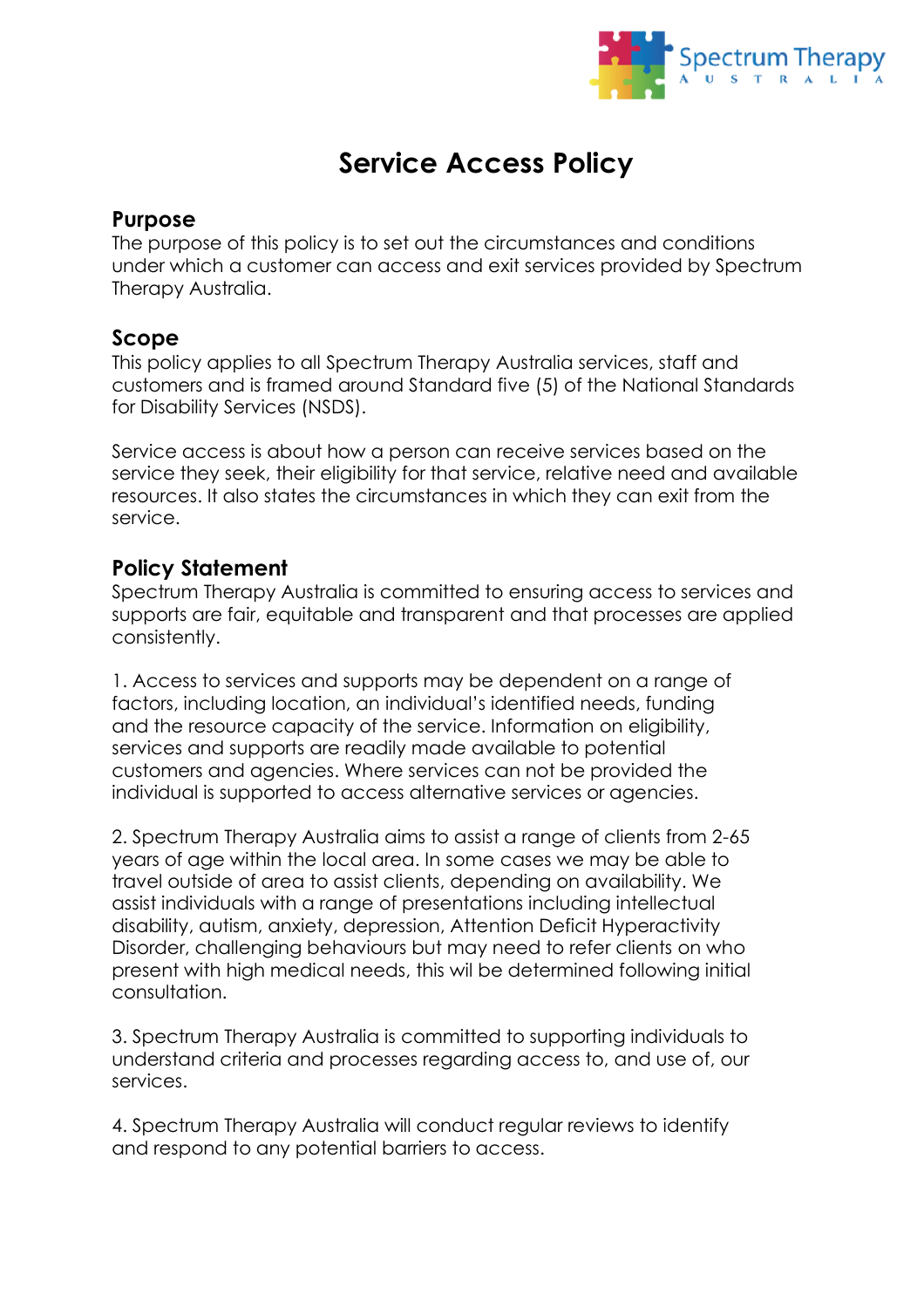

5. Spectrum Therapy Australia recognises the right of customers to transfer to an alternative service.

6. Spectrum Therapy Australia reserves the right to withdraw services in situations where its duty of care responsibilities, to either its customers or staff, is demonstrably compromised.

7. Where Spectrum Therapy Australia can not provide services staff will encourage potential clients to review the services listed on the website

8. Where a service can not be provided due to a lack of capacity, Spectrum Therapy Australia will maintain a waiting list for eligible customers. Spectrum Therapy Australia shall serve individuals from the waiting list as funds or places become available on a first-come, first serve basis unless Spectrum Therapy Australia has determined the person:

9. Requires immediate services as part of a crisis intervention program;

10. Unless a person is the best fit based on compatibility for that service i. for both the individual wanting to access the service and others already accessing it.

11. Spectrum Therapy Australia will provide opportunities for customers to provide feedback on entry and exit procedures and their experience of accessing our services.

Your right:

To access the services you need at Spectrum Therapy Australia or we refer you to someone else that can assist Our Service Access Policy ensures we:

- Have fair processes to enter and exit services
- Reduce barriers to accessing services
- Structure services to respond to your need
- Provide information on our services in a manner you understand
- Support transfers within Spectrum Therapy Australia and to external agencies
- Assist you to access alternative services and/or agencies
- Meet our duty of care to you and others
- Have a waiting list of customers for services that can not be provided immediately

The following situations may lead to client exit from Spectrum Therapy Australia programs/services:

- The client has achieved, or is working towards achieving, the goals stated in the individualised treatment management plan

- Client treatment needs would be best met by another service

- The client tells Spectrum Therapy Australia that he or she no longer needs its services